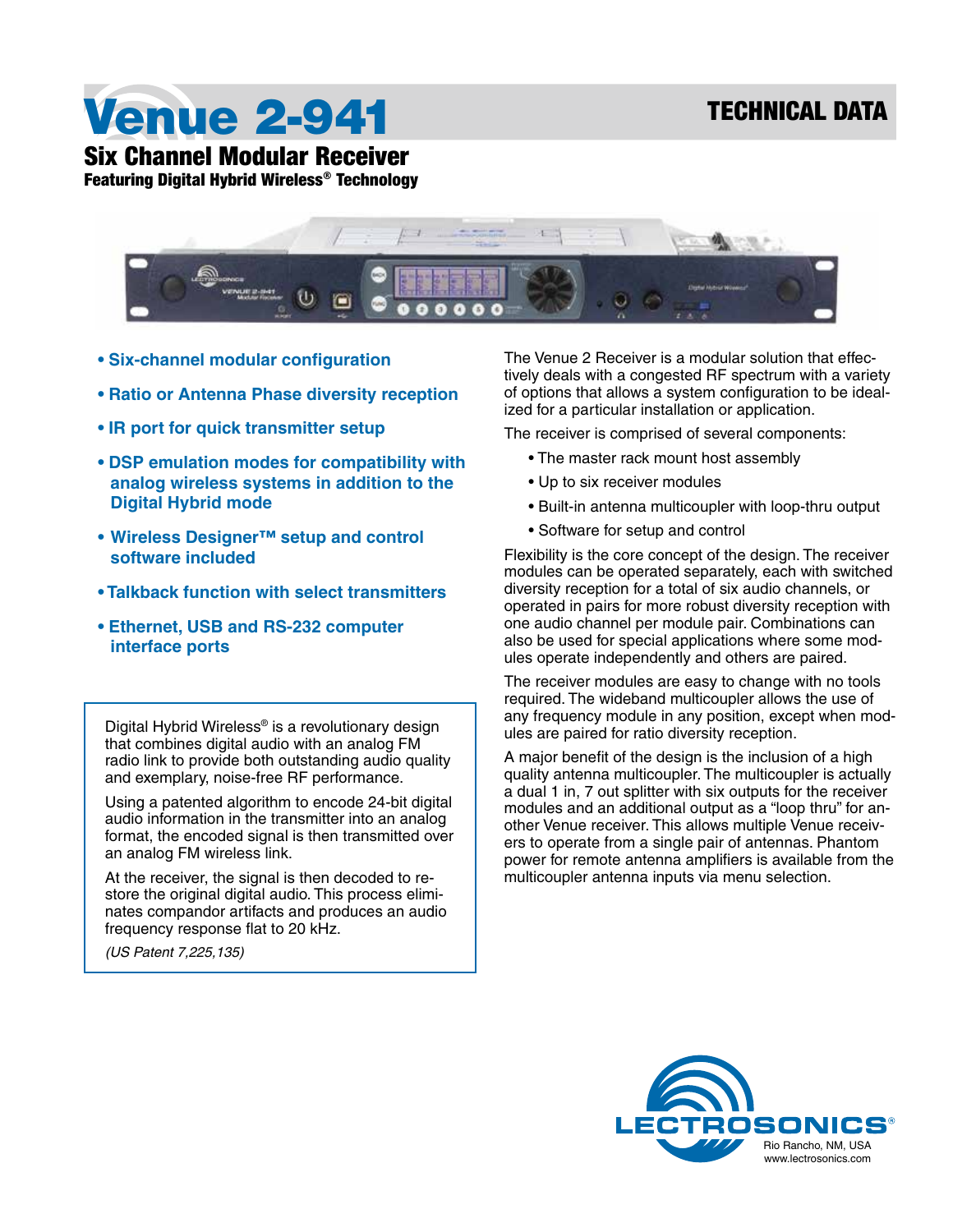## Front Panel

The front panel provides an easy-to-use LCD interface for setup, and provisions for quick monitoring to assist in troubleshooting. In normal operation, the LCD shows RF and audio levels, diversity status, pilot tone status (where applicable) and transmitter battery status for all six receivers at the same time.

Individual screens for each receiver are also available at the touch of a button to provide additional information and setup adjustments. A headphone jack and level control is provided for individual channel monitoring. A USB jack allows for monitoring, control, and firmware updates. An IR port provides for quick transmitter sync setup.



## Rear Panel

The rear panel provides six balanced audio outputs on standard XLR connectors, 50 ohm BNC antenna inputs, 50 ohm BNC antenna outputs from the built in zero-gain multicoupler, power jack with a locking connector, Ethernet port and RS-232 serial port for the computer interface. The receiver assembly is powered from an external source at 10 to 18 volts DC through a locking connector, allowing the unit to operate from a wide variety of sources in stage, studio and mobile applications.



## Receiver Module

The modules are a triple conversion, frequency synthesized design, controlled by the microprocessor in the host assembly. A common DSP in the host assembly is used for all six receiver modules to decode the received signals and restore the digital audio. Using a single DSP results in a significant reduction in cost per channel.

The host assembly will handle up to six receiver modules via multi-pin connectors on the side of the main housing. The modules are held in place with snap-in retaining clips. The clips hold the modules firmly but are easy to remove without tools to make needed changes.



## Module Pairing

Each module can provide a single audio output channel using SmartDiversity™ antenna phase combining. For more robust ratio diversity reception, two adjacent modules can be paired, with both of them delivering the same audio signal at each of their outputs. The pairing requires that the modules be in adjacent positions in the mainframe chassis.



Ratio diversity employs a panning action that blends the RF signals from the two receivers over a fairly wide range of levels to eliminate dropouts before they occur. The process is called OptiBlend™ as indicated on the label on the receiver chassis.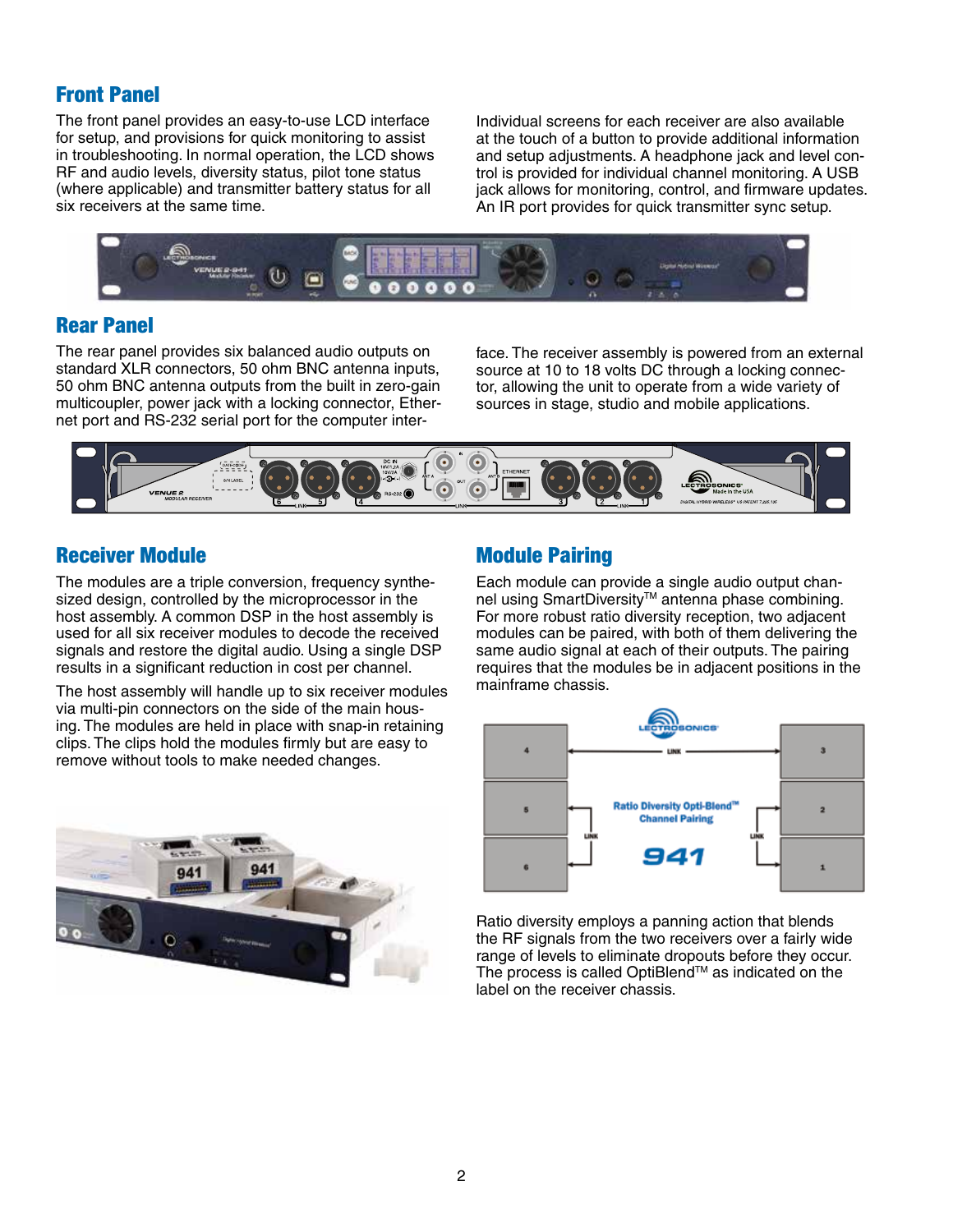### Built-in Antenna Multicoupler

Every Venue2-941 receiver has a built-in multicoupler that utilizes high current RF amplifiers and a Wilkinson type splitter for even signal distribution and high isolation between receiver modules. Optimally matched levels allow multiple receivers to be stacked and share a single pair of antennas using the ANT OUT connectors on the rear panel.



*The built-in multi-coupler includes "loop through" outputs for stacking multiple Venue receivers.*

#### Antenna BNC Connectors and Power

The Antenna input jacks can be front- or rear-mounted by simply moving the jacks to the appropriate location. This does require opening the top cover.

Remote antenna amplifiers can be powered by DC on the coaxial cable between them and the receiver. A menu item turns the power on and off.

The DC voltage from the receiver main power supply is passed through to the BNC connectors.

> *IMPORTANT: 16 VDC is the maximum voltage that Lectrosonics antenna amplifiers can use. The VRM2 receiver power input can handle up to 18 VDC. If antenna power is enabled, use only 16 VDC or less to power the receiver.*

## Computer Connections

The Venue2-941 receiver can be connected to a computer via the Ethernet or USB ports. Multiple receivers can be connected to a single computer using a hub or switch. The receiver also provides an RS-232 serial port.

#### Single USB or Ethernet Connection



#### Multiple Connections via Hub or Switch

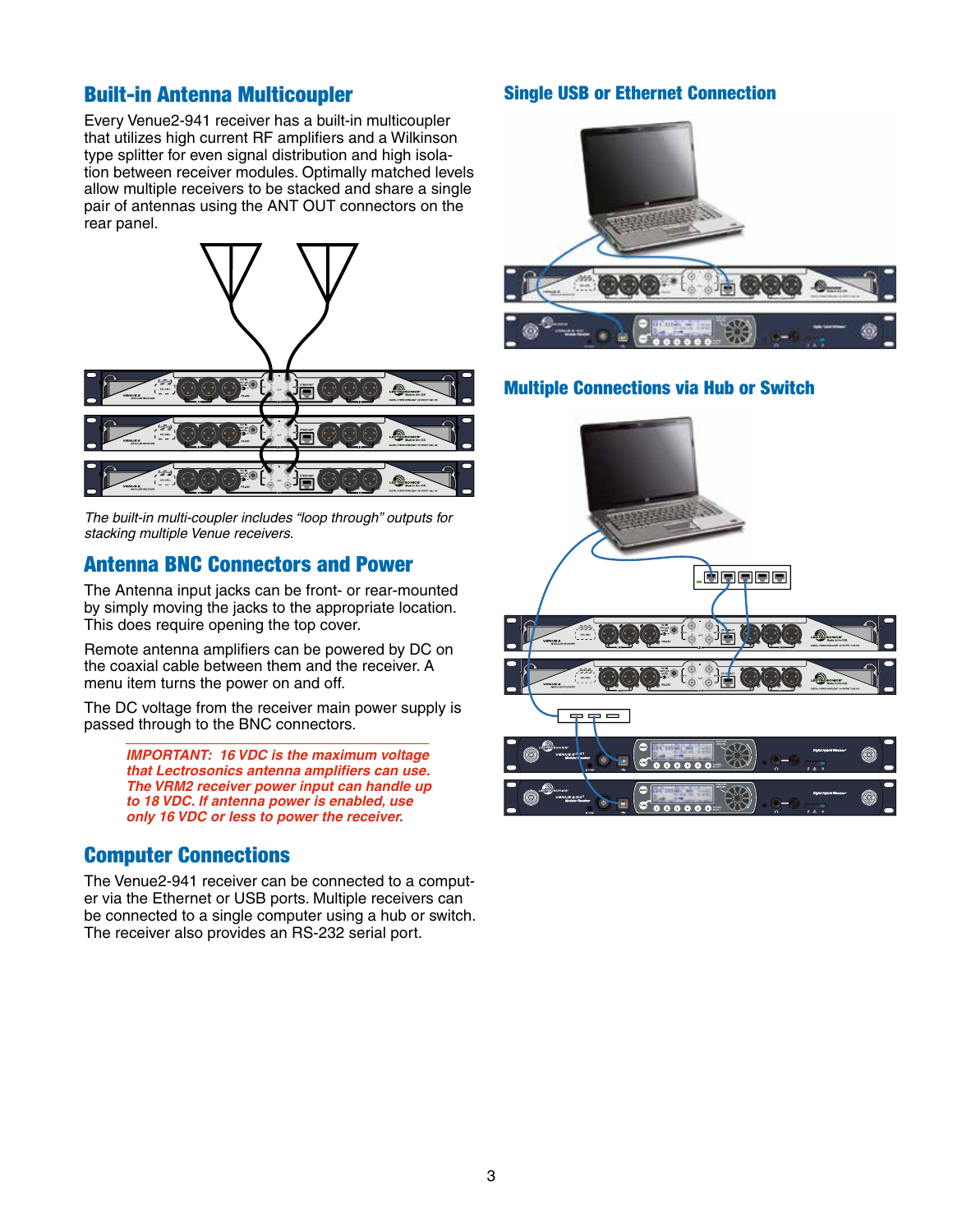# LCD Menus



## Wireless Designer **Software**

The supplied software simplifies setup and exposes all features in an easily navigable GUI. Each 6-channel frame is depicted on the left side of the screen, with individual setup screens for each channel displayed in a larger edit window. Double left click or right click on a channel to open a dialog box and make settings.

Other features include spectrum scanning and frequency coordination. The spectrum scan data can be imported into the frequency coordination calculations to provide a thorough spectrum analysis.





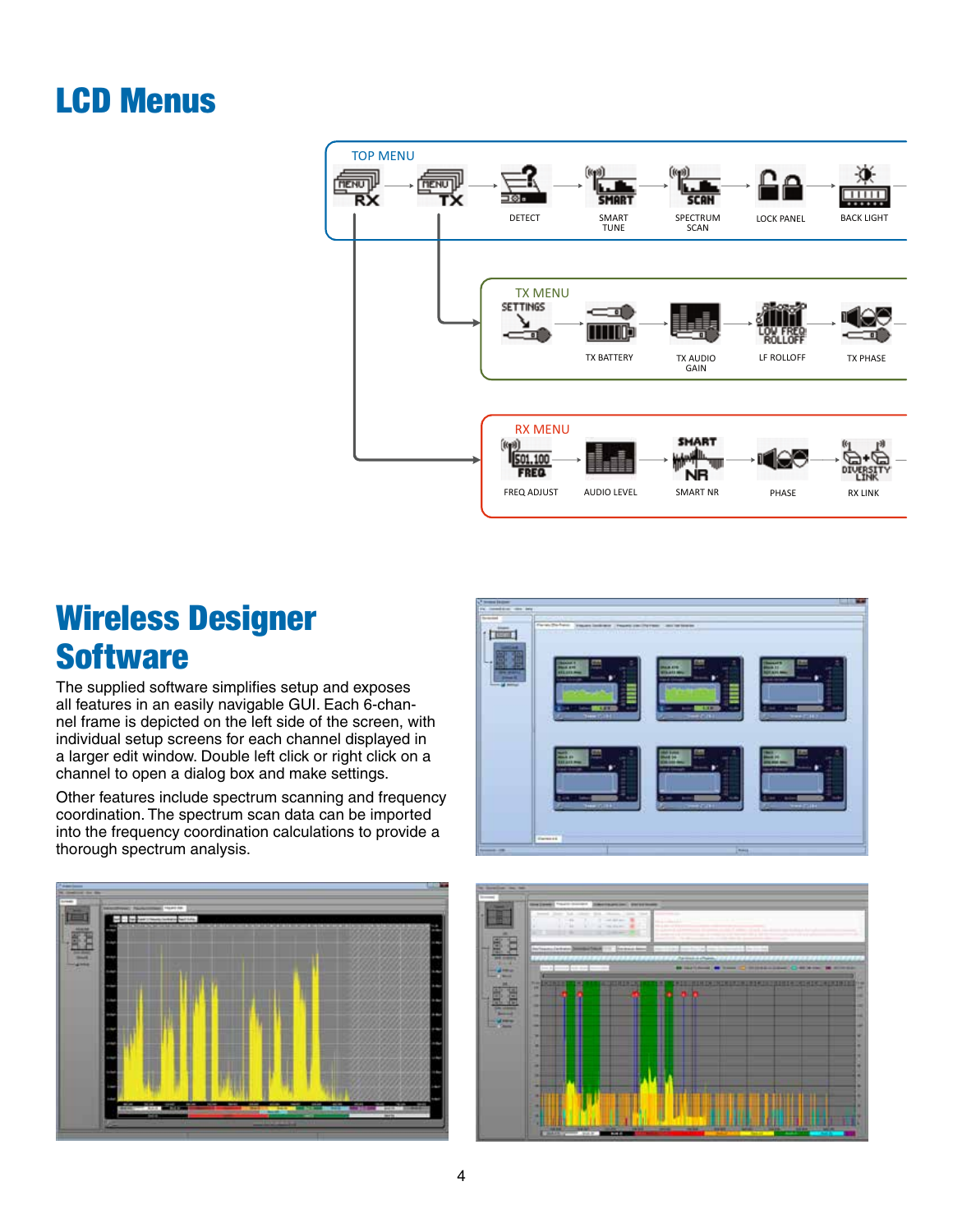| <b>POWER</b><br><b>ANTENNA</b><br><b>POWER</b> | <b>NETWOR</b><br>SET₩<br><b>NETWORK</b><br><b>SETUP</b> | w<br><b>BAUD RATE</b><br>RS232 SETUP             | <br>COMMAND<br><b>VIEW</b> | <b>SYSTEM INFO</b><br><b>SYSTEM INFO</b> |
|------------------------------------------------|---------------------------------------------------------|--------------------------------------------------|----------------------------|------------------------------------------|
| <b>BATT TIMER</b>                              | i00 k<br>25 kHz<br><b>STEP SIZE</b>                     |                                                  |                            |                                          |
| <u>(JOB</u><br>COMPAT<br><b>COMPAT MODE</b>    | <b>TALKBACK</b><br><b>TALKBACK</b>                      | GROUP<br>TÚNING<br><b>GROUP</b><br><b>TUNING</b> | <b>SQUELCH BP</b>          | <b>MODULE</b><br><b>POWER</b>            |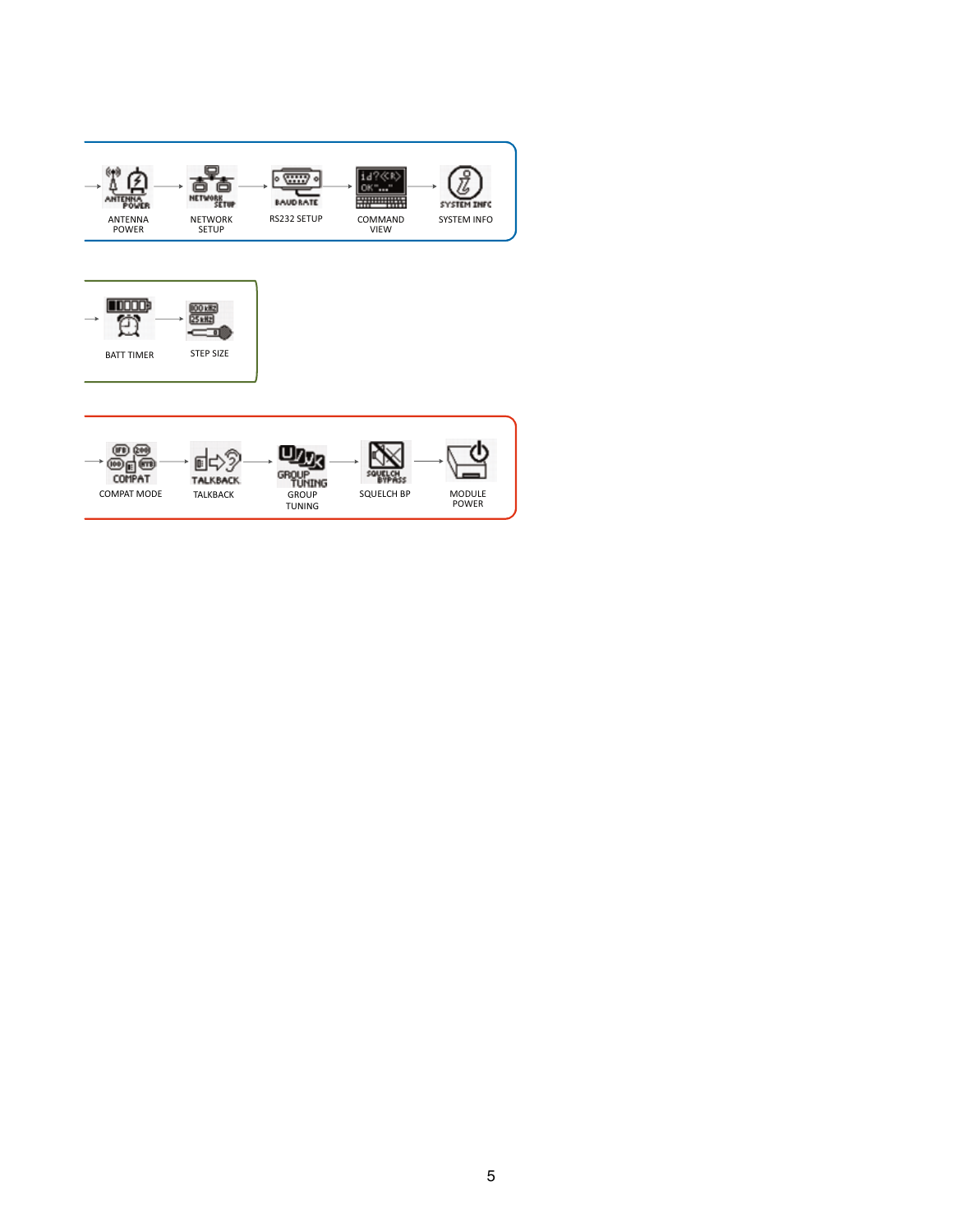## Diversity Modes

The modular configuration enables several types of diversity reception for various applications. The modules can be used individually for switched diversity reception with each module delivering an audio output, or coupled into pairs for more robust ratio diversity reception where each module pair delivers one audio channel.



**SmartDiversity**™ allows each receiver to run independently to provide two separate audio channels. The algorithm analyzes both the incoming RF level and the rate of change in RF level to determine the optimum timing for phase switching, and the optimum antenna phase. The system also employs "opportunistic switching" to analyze and then latch the phase in the best position during brief squelch activity. Enhancements to this design as employed in the Venue 2 system further reduce any switching noise when compared to previous versions.

**Ratio Diversity** blends the audio outputs of both receivers in a seamless manner to produce a single audio output. A panning circuit blends more signal from the receiver with the stronger RF signal over a wide RF level range to anticipate and eliminate dropouts long before they occur. When a good RF signal is present at both receivers and the audio is blended equally, the signal-tonoise ratio is increased by 3 dB.

#### DSP-Based Pilot Tone

A pilot tone is generated in the transmitter and delivered to the receiver along with the program audio. The receiver needs to detect both a valid RF signal and the unique pilot tone before the squelch will open and the program audio will be present at the receiver output.

The Digital Hybrid system design uses an ultrasonic pilot tone generated by the DSP to control the receiver squelch, with a different pilot tone frequency for each operating frequency. This eliminates squelch problems in multi-channel systems where a pilot tone signal can appear in the wrong receiver via intermodulation.

## SmartNR™

A unique benefit of Digital Hybrid Wireless™ is a DSPbased algorithm that addresses high frequency noise in the audio. With a noise floor at -120 dBV and a frequency response to 20 kHz, high frequency noise in the source audio is more apparent than in conventional wireless systems.

The Smart Noise Reduction algorithm works by attenuating only those portions of the audio signal that fit a statistical profile for randomness or "electronic hiss." Because it isn't simply a sophisticated variable low pass filter as in earlier analog designs, much greater transparency is obtained. Desired high frequency signals having some coherence such as speech sibilance and tones are not affected.

The algorithm has three modes, selectable from the front panel LCD and the software GUI:

- OFF no noise reduction is performed.
- NORMAL the factory default setting; enough noise reduction is applied to remove most of the hiss from the mic preamp and some of the hiss from lavaliere microphones.
- FULL enough noise reduction is applied to remove most of the hiss from nearly any signal source of reasonable quality, assuming levels are set correctly at the transmitter.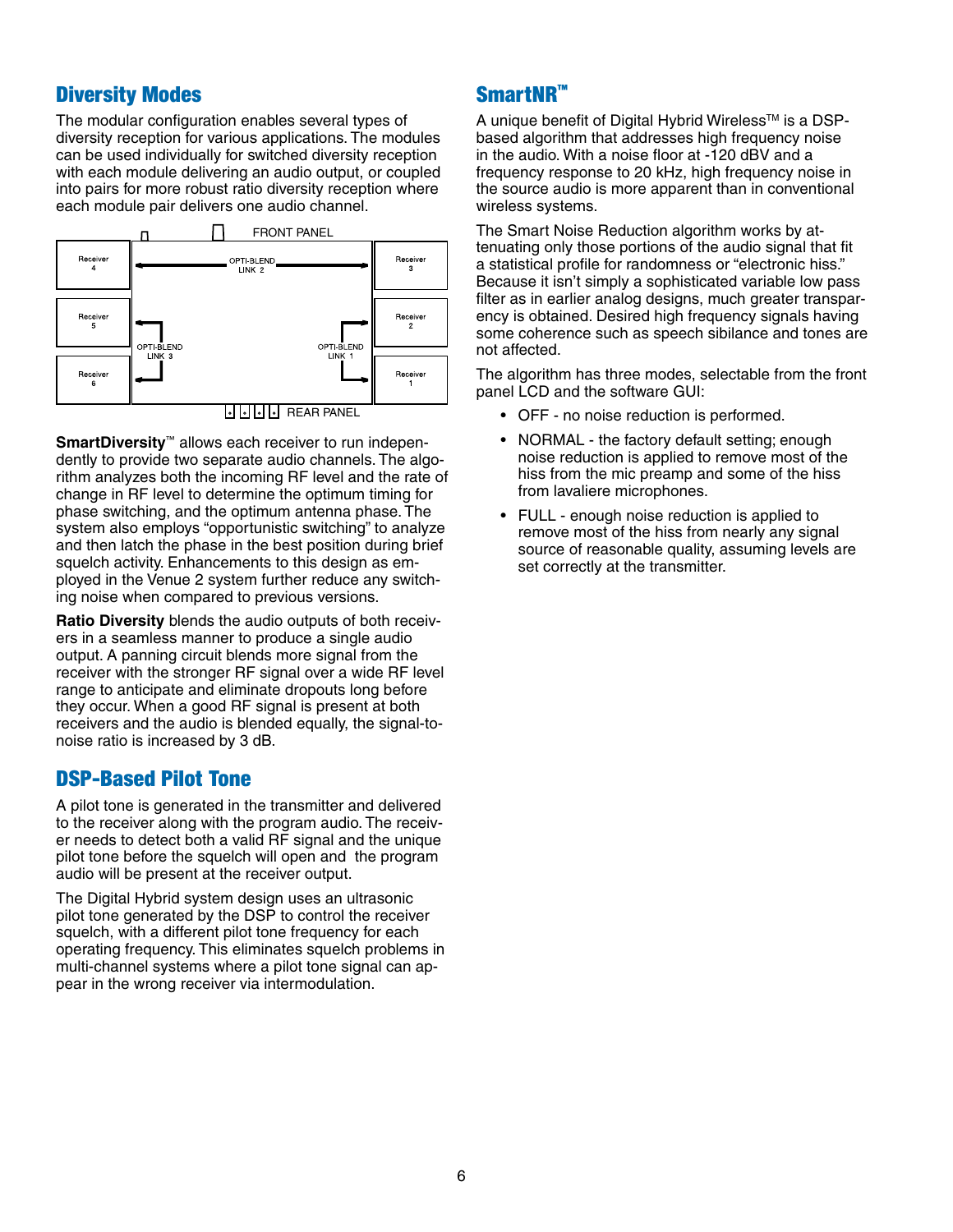## Block Diagram

The Venue receiver uses a common microprocessor and DSP for all six receiver modules. This modular design reduces the cost per channel significantly, and saves rack space by combining a 7-way antenna multicoupler, power distribution and rack mount into a single 1RU assembly for all six channels.

Inside the main assembly, the encoded radio signals in the receiver modules are sent to the DSP for decoding and restoration of the 24-bit digital audio signals generated in the transmitters.

The microprocessor communicates with the operator through the front panel controls, and the USB and serial ports when connected to a computer. It also sends and receives control signals and data from the receiver modules and the DSP.

The DSP handles the "number crunching" to restore the digital audio from the encoded signals and communicates pilot tone status to the microprocessor. Once the digital audio is restored, it is finally converted to analog and delivered to the outputs, with control signals from the microprocessor setting the output levels.